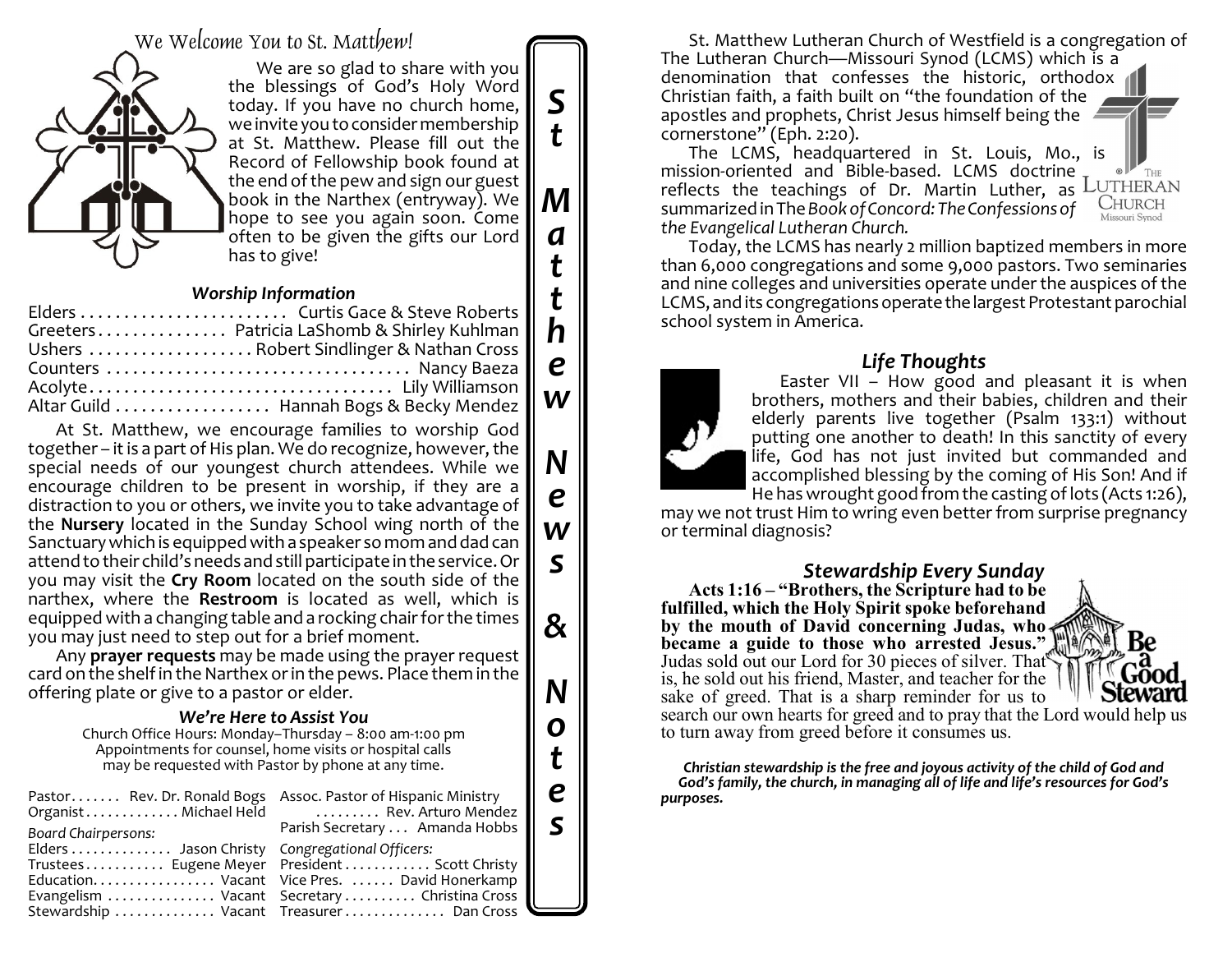## **LED Light Improvement Fund**

A fund for a gradual upgrade of all building lights to LEDs exists to help reduce our utility cost in the future. Any dedicated donations towards this fund please specify "LED Light Improvement Fund." Each light cost about \$100. Please consider "adopting" a light ortwo.

**KFUO** Radio Christ for you.

#### **KFUO Radio**

KFUO Radio, a media ministry extension of LCMS congregations, shares Christ for you anytime, anywhere on KFUO.org via worship services, Bible and theology studies, practical talk programs, and sacred music.

CHRIST FOR YOU this week on KFUO.org: Study

Genesis 6-10 on Thy Strong Word (weekdays at 11:00 a.m. CT), worship with us in Daily Chapel at 10:00 a.m. CT, study Acts 12-15 on Sharper Iron (weekdays at 8:00 a.m. CT), and dig into The Cause of Sin in Augsburg Confession Article XIX on Concord Matters (6/4 at 10:00 a.m. CT). Find programs live and on demand at kfuo.org and the KFUO Radio app!

### **Life Quotes**

"Every child is created by God, in His image, on purpose—for His purpose! This is the wonderful thing about human babies: ALL of us share this exact same thing in common—each of us is planned!" Barbara A. Geistfeld, D.V.M. Lutherans For Life assistant director of volunteer relations – A Life Quote from Lutherans For Life • lutheransforlife.org

*Attendance for Last Week (05/22/2002)* Adult Bible Class - 13 Sun. Divine Service - 77/\$5889 Wed. Morning Bible Class - 10 Wed. Evening Bible Class - 4 *For great is His steadfast love toward us, and the faithfulness of the Lord endures forever.*

Chancel Flowers are Given to the Glory of God by the Bogs & Mendez Family's In celebration of Hannah & Becky's graduation

# Prayers for Our Church Family & Friends

*First of all, then, I urge that supplications, prayers, intercessions, and thanksgivings be made for all people. . . .This is good, and it is pleasing in the sight of God our Savior, who desires all people to be saved and to come to the knowledge of the truth.–1 Timothy 2:1-4*

Please remember those whose needs have been reported with prayers, cards and visits. Most requests will be listed for *THREE* Sundays unless updated. **BOLD FONT** indicates request is new or has been updated this Sunday.

### *Strength & Healing*

- a Ernie Bernet Diagnosed with bladder cancer (Seminary friend of Pastor Bogs)
- 田 Marilyn Holland Diagnosed with cancer (friend of Peg Munson)
- a Michael Held Healing from a dislocated elbow & other testing
- a Robert & Jade pray for peace during their time of struggles (neighbors of Shirley Coyle)
- $\mathfrak{B}$  Mary Davis Fell and broke her wrist
- $\mathfrak{B}$  Curtis Gace Health complications
- a Colin Brogan -Recovering from heart surgery (friend of Sonny French)

### *Cancer/Long Term Healing*

- $\mathfrak{B}$  Stephanie Nixdorf diagnosed with stage 4 melanoma (friend of the Held family)
- $\mathfrak{B}$  Craig Johnson broken neck from a fall (father of Christina Cross)
- Jean Ogletree-receiving chemotherapy on her gall bladder (friend of Nancy Baeza)
- $\mathfrak{B}$  Brandon Pate-diagnosed with partial scerosis of the liver (Friend of Nicole Poppenhusen)
- a Rosie Hildebrandt-shingles (sister of Curtis Gace)
- a Aileen Mercer-Failing Eye Sight (Marilyn Kron's Sister)
- Jan Stayton-healing from back surgery
- a Erica Vogt-long term Covid complications (granddaughter of Michael & Jeanne Held)
- $\mathfrak{B}$  Carolina Villarreal-Cancer & surgery (friend of The Mendez Family)
- ⊕ Sue Wright-Cancer Diagnosis (Elaina Albarez Aunt)
- a Benny Albarez Cancer (Elaina Albarez Brother)
- $\mathfrak{B}$  Leon Lilley-Leukemia (father of Troy Lilley)
- a Chris Pirk-receiving cancer treatment (friend of David & Mikaela Reese)
- a Sherry Adams-radiation for cancer (co-worker of Lester Sentesi)
- a Paul Kron-receiving cancer treatment
- a Carmen Arnold–cancer returned (friend of Jarod Christy)
- a Bill Pali–Alzheimers
- $\mathfrak{B}$  Anne McIlhany–heart failure, myasthenia gravis, systemic sclerosis
- $\mathfrak{B}$  Debbie Blanton in the hospital (Daughter of Shirley Coyle)
- a Ceci–kidney issues (great niece of Jim Gibbs)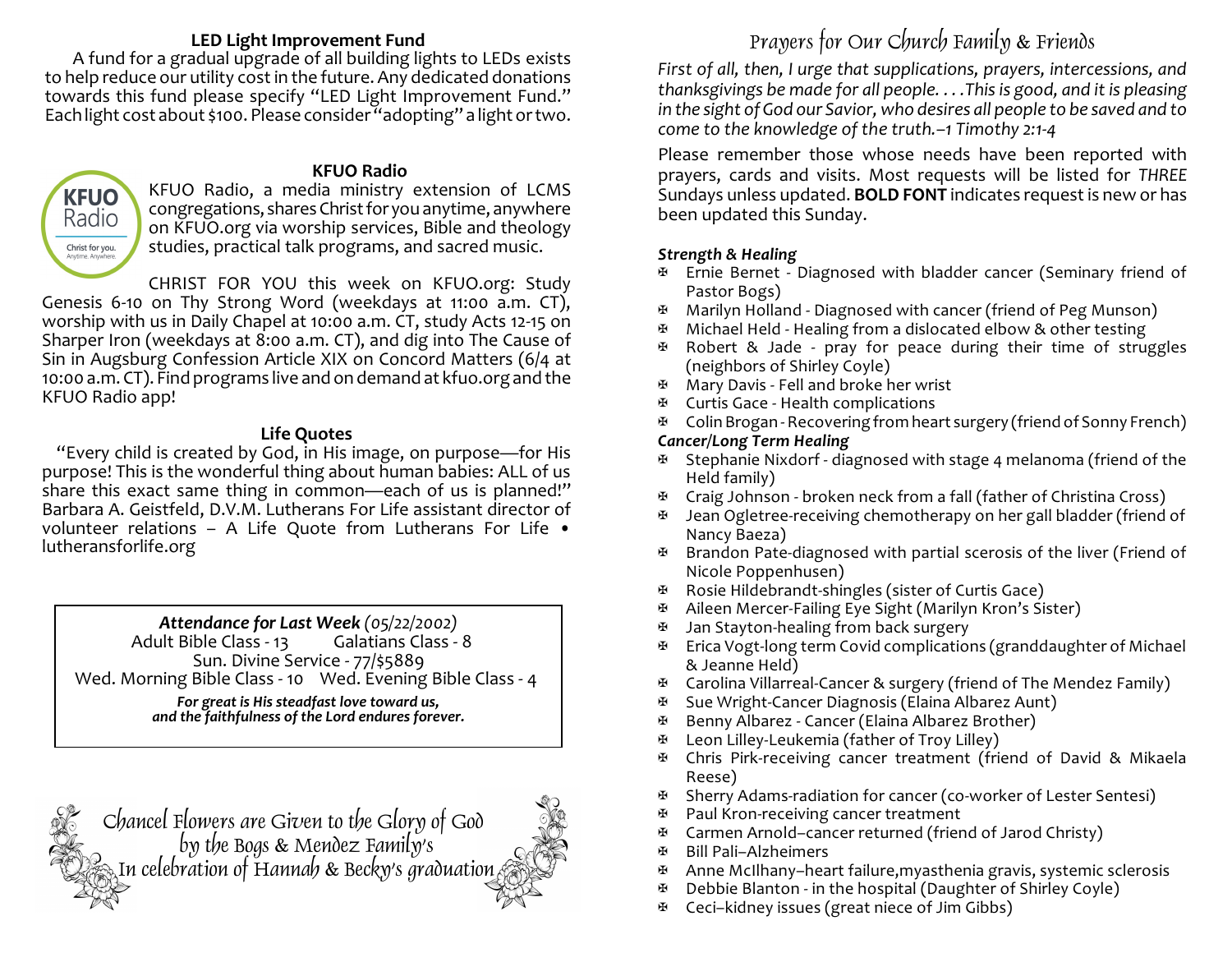- $\mathfrak{B}$  Dave Nahrwold–bladder cancer (father of Elisabeth Held)
- $\mathfrak{B}$  Jeanie Cowger–cancer (step-family of Cowger family)
- a Clarence Meal–lung cancer (friend of Bettye Carter)
- a Phyllis Smith–cancer (cousin of Bryce Koslan)
- a Kevin Clark–broken neck back (brother of Korey Clark)
- a Marian Piracci–compromised neuro system (niece of Langleys' son-inlaw)
- a Vic Vaz–Lukemia (husband of Sheila Vaz)
- a Chryssa Sharp–ovarian cancer (cousin of Karen Mavus)
- a JoAnn Roberts–chronic Leukemia Stage 1 (wife of Steve Roberts)
- $\mathfrak{B}$  Miranda Rodriguez–bipolar disorder (friend of Shirley Coyle)
- a Betty Carroll–cancer w/dementia (friend of Cathy Coyle's aunt)
- a Odet Mendez–possible breast cancer (sister of Arturo Mendez)
- a Matthew Piserelle–no treatment (brother of Phillip Williamson)
- $\mathfrak{B}$  Charlie Garton–child w/ brain cancer (friend of Mark Johnson)
- a David Saville–MS (nephew of Louie Pali)
- a Christina Cross–multiple health issues (sister of Dan Cross)

## *Our Shut Ins*

Louise Simmons, Richard & Karen Mavus, Bill Pali, Aileen Mercer, Mario Reyes, Marcia Carr, Dixie Garrett, Arlene Schultz & Gladys Brandt

## *General Prayer*

- a The family of Ali Lowitzer–strength during difficult times & for her safe return home (granddaughter of Mary Davis)
- $\mathbb F$  For a safe and healthy pregnancy for Jason & Kim Christy (due in October) & Rebecca
- $\mathbb{F}$  For the safety of those serving in the military: Greggrie O'Garro (Navy) - Bahrain (son of Claire O'Garro); Anthony Valles (Army) - Japan (grandson of Nancy Baeza), Chris Crowley (Navy) - USS Roosevelt (son-in-law of Nicole Poppenhusen); Timothy & Benjamin Menz (sons of Paul Menz); Steven & Robert Hailey - Marines (nephews of The Hailey Family)

# *Celebrations*

**Birthdays:** 5/29 Shawn Goss, 5/30 Larry Harvey, 5/30 Amina Lesso, 5/30 Paul Nitz, 5/31 Nicole Poppenhusen, 6/1 Lily Williamson, 6/2 Devon Cowger, 6/3 Kaitlyn Christie & 6/3 Dixie Garrett

**Baptism Anniversaries:** 5/29 Mary Garrett, 5/30 Melissa Sindlinger, 5/30 Jennifer Widner, 5/31 Karen French, 6/1 Marie Fischer, 6/1 April Harvey, 6/1 Leon Lilley & 6/3 Eda Nitz

**Confirmation Anniversaries:** 5/30 Frances Bell, 6/1 April Harvey,

6/1 Leon Lilley, 6/1Andy Montemayor, 6/1BeckyReyes, 6/2 JamiGause, 6/2 Jim Gibbs & 6/3 Gayle Bogs

**Wedding Anniversaries:** 6/4 Jason & Kim Christy ~ 1 Year

# Opportunities to Study God's Word

*Sunday School for All Ages* **Preschool - Elementary Classes** begin at 8:45 am in **Room #2.** They children are learning Biblical accounts fromtheGrowinginChrist series. **The Sr. &Jr. High School class** is led by Pastor Mendez in **Room #3 which is now studying "Giving An Answer.".**



# *Sunday Adult Bible Classes*

All members and friends of St. Matthew Lutheran Church are invited to attend the Adult Bible Classes each Sunday at 8:45 am. **The Pentetuch** led by Pastor Bogs meets in the Fellowship Hall (gym). And **Galatians** led by Larry Harvey meets in **Room #4.** Please join us. Bring a friend!



# *Wednesday Mornings*

The Wednesday Morning Bible Study Group will be meeting at **10:00 am** in **Room #2**. We invite everyone who is available to join us to study God's Word. We are studying **Our Divine Service.**

# *Wednesday Evenings*

Wednesday evening Bible Class **meets at 7pm in Room #2.** We are studying Psalms. There is a second class that meets in Room #4 at 6:30pm

# *Men's Breakfast Bible Study*

JoinusfortheMen'sBreakfastandBiblestudyonthe**2 nd Saturday** of the month at **8:00 am** in the Fellowship Hall.

Our next class is June 11<sup>th</sup>. The Board of Elders will meet following study at 10:00am.



# *PRISM – Precious RubiesIn St Matthew*

The next meeting for PRISM will be Saturday, June  $25^{\text{th}}$  at 10a.m. in the

Fellowship Hall. Ladies of all ages are invited to enjoy breakfast, fellowship, and Bible study. We hope to see you there and as always all ladies are welcome.